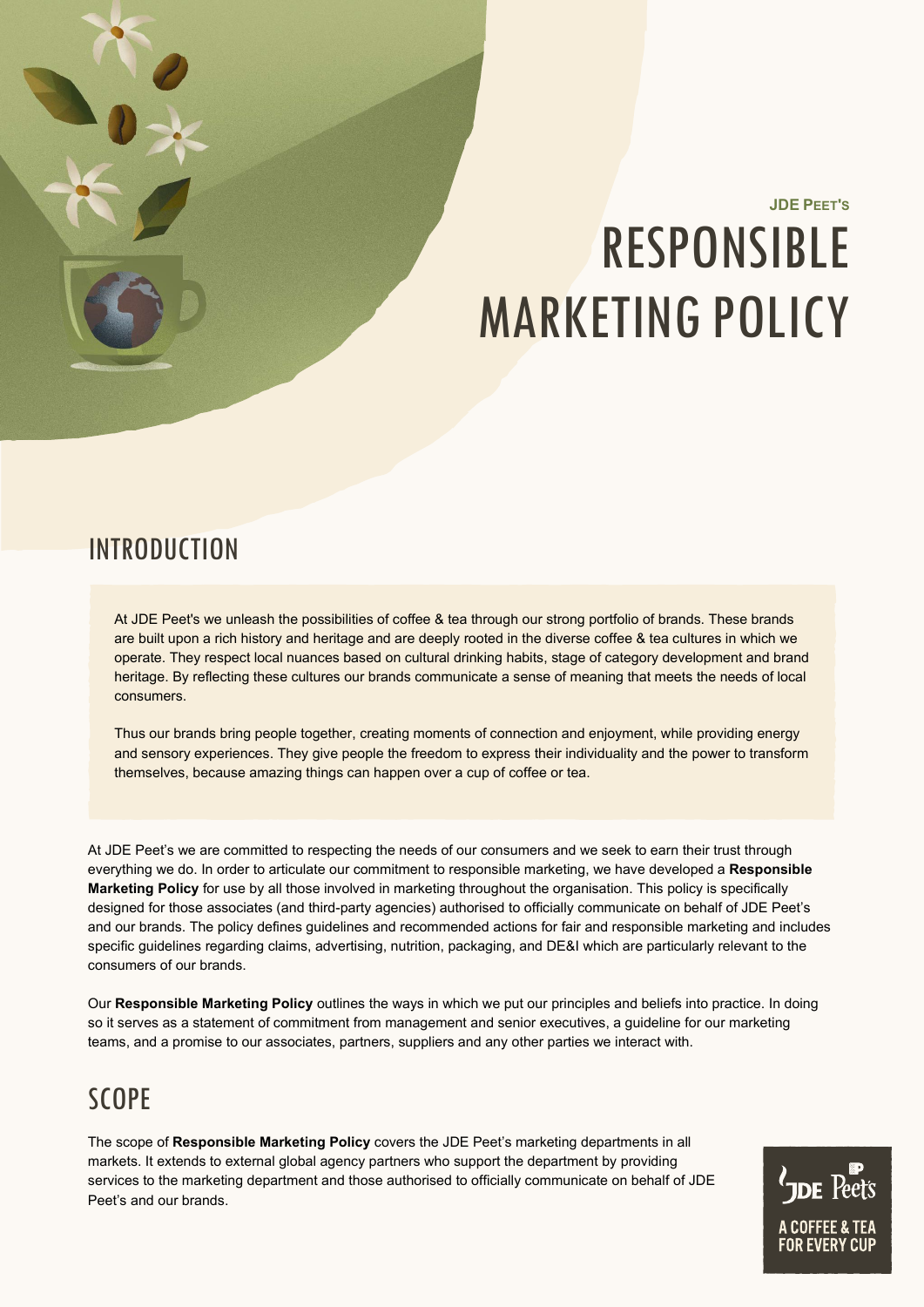# GUIDELINES

### OUR PRODUCTS POLICY

Since its creation, JDE Peet's has been delighting its consumers with coffee and tea products. The aim of the JDE Peet's Nutrition Program is to protect our healthy nutrition heritage as the consumer trends grow into new beverage segments with higher nutritional values. At the same time, nutrition becomes a key driver to create a better and a more sustainable future. Marketing seeks to innovate and adapt products to further reduce sugar and (saturated) fat levels to contribute to our consumer's healthy diet.

In order to anticipate future national guidelines, the JDE Peet's Research and Development team has started a Healthy Indulgence Program (HIP). This initiative, which involves cross-category specialists, aims to map products in the JDE Peet's portfolio that are high in fat, saturated fat, sugar and salt. The ultimate objective is to find and propose healthier alternatives without impacting consumer preferences.

### OUR CLAIMS AND LABELLING POLICY

Our products are clearly and comprehensively labelled. We seek to display accurate information of our products, for example the nutritional value of products, so that consumers can make informed choices. We comply with product labelling laws and regulations in all markets in which we operate and seek to ensure content of labels are accessible of critical information for consumers.

We communicate the facts about our products and their ingredients honestly and accurately. We do not make misleading comparisons between our products and those of our competitors. All claims made by JDE Peet's and our brands (including on pack, and advertising) in the public domain is validated by external research data. Within the Marketing community there is a robust approval process in place regarding the usage of brand claims including the approval by legal and regulatory teams.

### OUR PACKAGING POLICY

The packaging of our products is critical to ensure great taste, freshness, safety and an attractive consumer experience. But we recognise that some packaging becomes waste and that its lifecycle must be managed to limit the environmental impact.

That's why we are working hard to reduce the amount of packaging material without compromising on the product quality. Where packaging is absolutely required, we aim to provide consumers with responsibly packaged products and optimised end-of-life solutions.

Delivering against our packaging commitments requires significant technical development and effort across our entire organisation. But the intention of our efforts is clear: to minimise the impact of the packaging we use on our planet. We focus on 3 areas:

#### **REDUCE**

Our reduction target creates immediate environmental benefits and allows us to make an impact in places where collection and recycling facilities do not exist. It also challenges our packaging engineers and marketeers to find the most efficient ways of delivering our products to our customers and consumers.

#### REUSE, RECYCLE, COMPOST

In addition, we want to address packaging waste and pollution by moving towards packaging that is designed to be recyclable, compostable or reusable. Reusability creates routes to new business models in which packaging is used over and over again.

#### RECYCLED CONTENT

In order to close the loop, we aim to maximise recycled content in our packaging, while ensuring compliance to relevant and applicable local laws and regulations.

Our efforts are guided by our vision for our packaging sustainability "*A Planet Free of Packaging Waste*" by 2025.

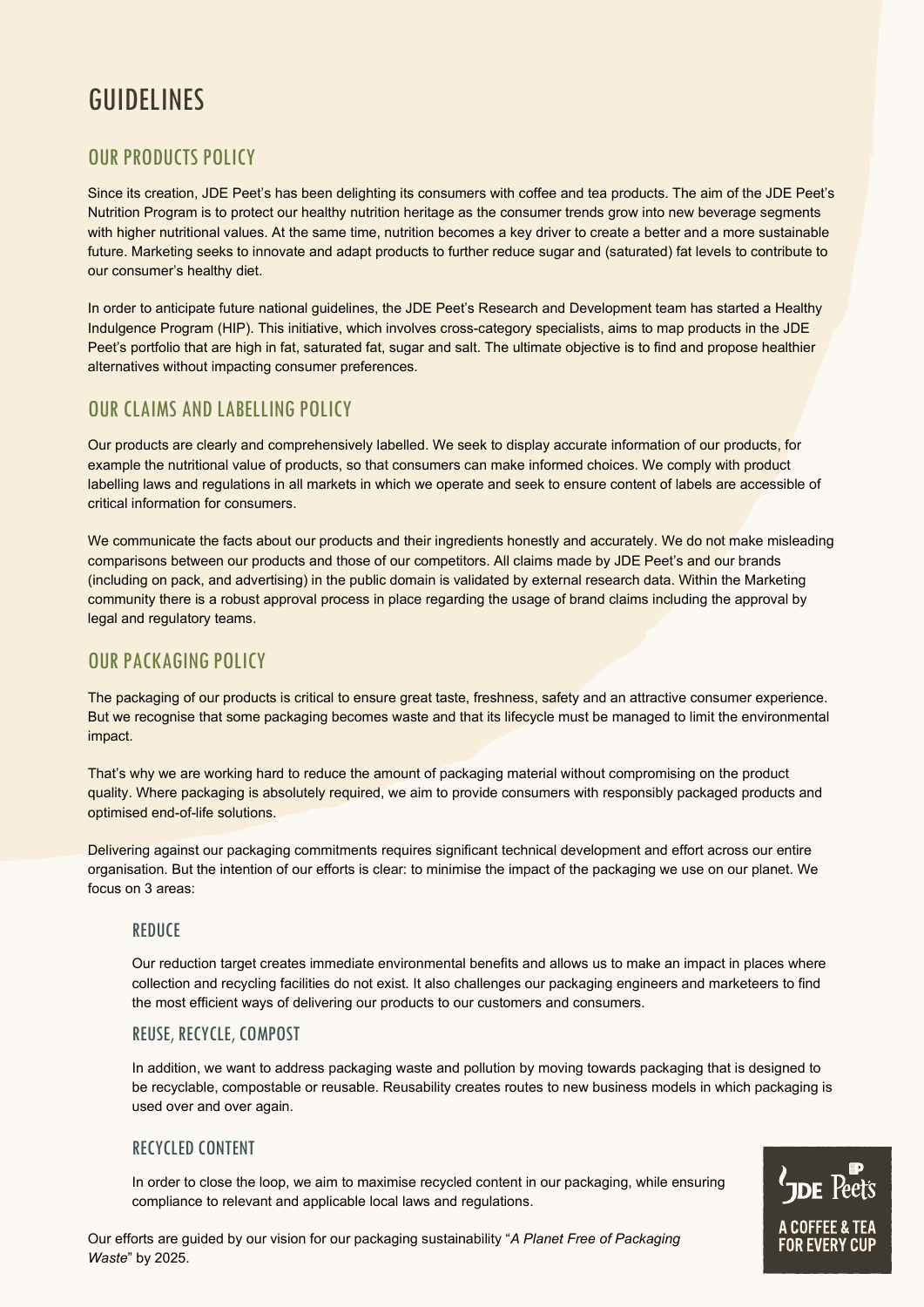### OUR ADVERTISING POLICY

Every day we engage with consumers, customers and other stakeholders by sharing images, videos and text on a range of different topics across different platforms. These platforms include (but are not limited to) TV, Facebook, Instagram, YouTube, Twitter, SnapChat and Pinterest. This activity incorporates paid-for advertising and organic activity, in which associates engage directly with users on behalf of the brands. JDE Peet's is committed to acting responsibly in all our communications, which must be honest, truthful, not misleading, and not condone or encourage harmful, unbalanced or unhealthy behaviours as covered in JDE Peet's Code of Conduct.

We do not actively target our advertising to consumers below 14 years of age. Instead, we focus advertising on channels that target 18+ consumers. Our marketing communications comply with all applicable laws governing marketing communications to children under the age of 14.

We don't breach the law and/or post anything that breaches the JDE Peet's Code of Conduct and ethics. This includes our strict rules on equal employment, anti-discrimination, anti-harassment, anti-retaliation and data privacy, ensuring that we adhere to all regulations in place in market.

JDE Peet's recognizes the importance of protecting privacy and thus personal data. We are committed to protecting personal data and to complying with all applicable data privacy laws and regulations.

### DE&I (DIVERISTY, EQUITY, AND INCLUSION)

At JDE Peet's we aim to create a better future in which we authentically serve, reflect and embrace everyone. Diversity, Equity & Inclusion (DE&I) is embedded in our JDE Peet's values and in all that we do. This means we do not tolerate discrimination on the basis of race, ethnicity, nationality, religion, age, sex, gender identity, sexual orientation, disability, socio-economic background, or any other area. By living our values, we make sure that we are an organisation free of barriers, where each employee takes responsibility for progress on our commitments and where we stand together in our differences.

A diverse, equitable and inclusive organisation enables us to realise our vision. We believe that broadening the diversity of our people and creating an environment where their unique voices are heard enables us to serve our increasingly diverse consumer base, both now and in the future.

At JDE Peet's, DE&I is recognised as a key business enabler. In order to live up to our commitment throughout our organisation, our strategic framework focuses on:

- Workforce: our people reflecting the diversity of our consumer base and talent pool
- Workplace: JDE Peet's being recognized for its inclusive culture where everyone feels like they truly belong
- Marketplace: our brands authentically serving the needs of all our consumers
- Supply chain: our supply chain actively contributing to creating an inclusive ecosystem.

Our marketing communications use fair representation of people in our talent selection to the greatest extent possible. Our communications encourage human diversity in all forms, and we do not tolerate offending individuals or groups through our marketing and advertising content. We seek to convey a good and fair representation of modern family life, including but not limited to race and sexual preferences. We avoid politically sensitive topics in our marketing such as failure to protect the environment, racism, social inclusion, etc.

# **COMPLIANCE**

We constantly work to comply with all applicable laws and regulations in all the markets in which we operate. To this end we establish and maintain appropriate compliance programmes to ensure management and associate involvement of the **Responsible Marketing Policy**. We have a Global Issue and Crisis Management Policy and Code of Conduct which outlines how to assess the severity of the adverse event and the appropriate escalation processes.